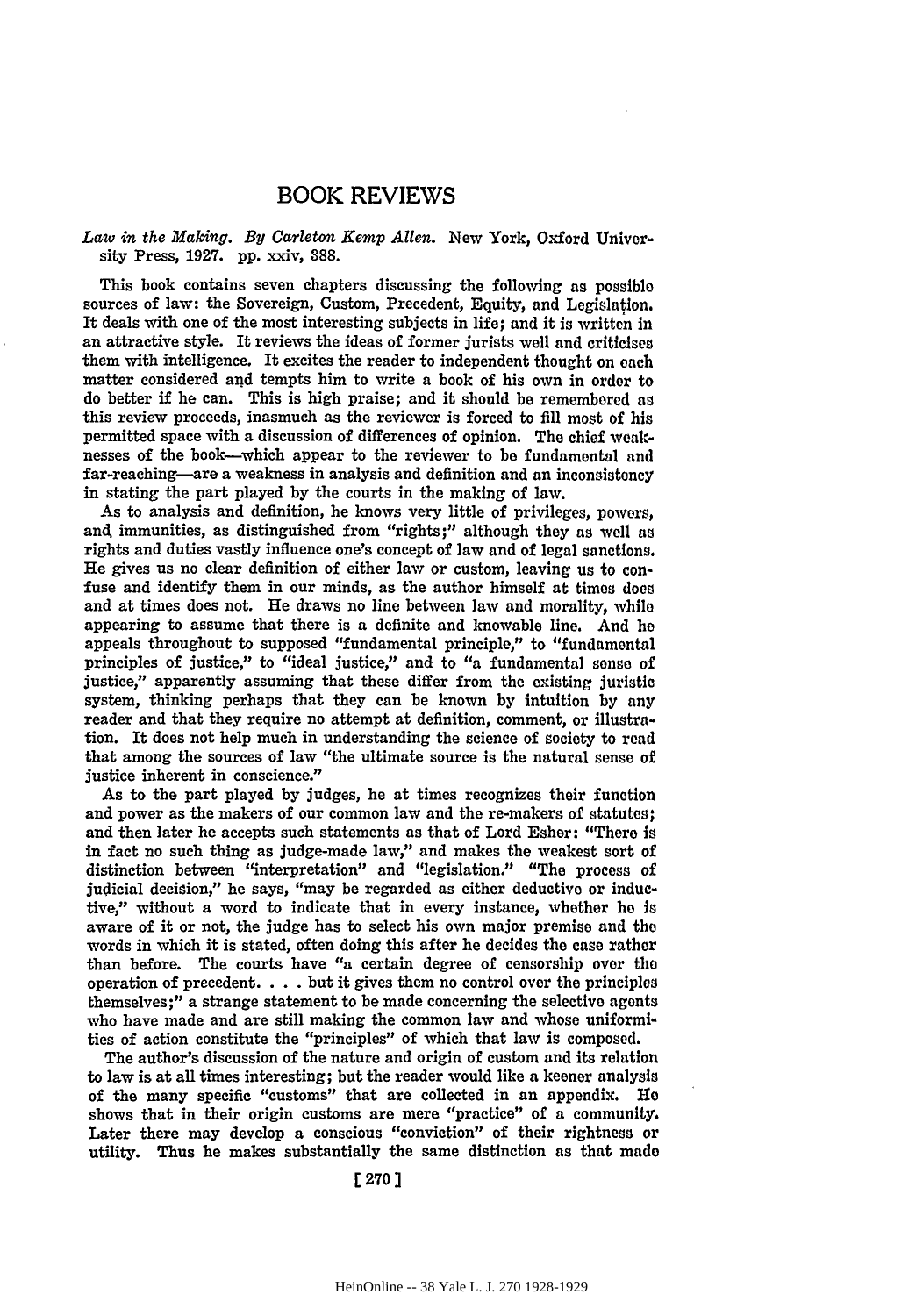by Sumner and Keller between folkways and mores. But he gives us no discussion of the development of the process of enforcement of custom by discussion of the development of the process of emorcement of custom by the societal organization and its officers. There are assertions that custom is not morality, that many jurists have failed to weigh accurately the is not morality, that many jurists have failed to weigh accurately the influence of custom upon law, and that custom *is* law. But surely an influence of custom upon law, and that custom is law. But surely an unconscious folkway is not "law" in his intended sense of that term; and unconscious folkway is not "law" in his intended sense of that term; and yet he does not define custom so as to exclude such a folkway. Whether or not a "custom" is "law' depends solely upon the chosen definitions of or not a "custom" is "law" depends solely upon the chosen definitions of those terms; but the author gives us no such analysis or definition as those terms; but the author gives us no such analysis or definition as enables us to follow him. enables us to follow him.

Before any legal system, he tells us, "the conduct of men in society is Before any legal system, he tells us, "the conduct of men in society is governed by customary rules. To call these *legal* rules is perhaps to beg the question, for in very many cases they are equally rules of religion and the question, for in very many cases they are equally rules of religion and morality, which have not yet become distinguished from law; but they are morality, which have not yet become distinguished from law; but they are 'legal' in this sense, that they are binding and obligatory, and the breach of them is a breach of duty." It is hardly sufficient excuse for begging the question to confess that it is being done. What is his test of "legality," and what is meant by "binding and obligatory?" Is a custom "obligatory" merely because it is in fact the practice of many people? The reviewer believes that the convenient test of "law' lies in the action of the judicial believes that the convenient test of ''law'' lies in the action of the judicial and executive agents of organized society, and that until the custom affects and executive agents of organized society, and that until the custom affects their action it has created no "law." "Duty" consists only in the threatened application of societal force against one whose conduct is to be stimulated. But the author refuses this test, while giving no other.<br>Again he says,

Again he says,

"An English merchant of the 17th century was *bound*, in any intelligible meaning of that word, in his foreign transactions by the **rules** of the Law meaning of that word, in his foreign transactions by the rules of the Merchant before any Lord Mansfield had told him that he vas so bound. At Merchant before any Lord Mansfield had told him that he 'was so hound. At the same time, being perhaps a virtuous Christian man, he might consider the same time, being perhaps a virtuous Christian man, he might consider himself bound to love his neighbor as himself. These two rules of conduct would operate in entirely different spheres with entirely different aims and would operate in entirely different spheres with entirely different aims sanctions." sanctions." himself bound to love his neighbor as himself. These two rules of conduct

We challenge him to state those aims and sanctions. In so doing he We challenge him to state those aims and sanctions. In so doing he would give us his definition. But it would then be seen that the only dis-would give us his definition. But it would then be seen that the only distinction between a rule of morality and a rule of law lies in the hind tinction between a rule of morality and a rule of law lies in the kind<br>of "sanction." It is indeed true that Lord Mansfield was not the first judge who put the force of organized society behind the rules of the Law Merchant. Nor is the existence of "law" dependent upon its acceptance by a Court of King's Bench. The merchant of the 17th century was "bound" Court of King's Bench. The merchant of the 17th century was "bound" because there were local courts and merchant courts to apply the strong because there were local courts and merchant courts to apply the strong arm of societal organization. There are "trade usages," he tells us, that arm of societal organization. There are "trade usages," he tells us, that "are followed and obeyed because the *utentes* believe they must be followed and obeyed in order to effect certain *legal* results." What are these "legal results" but the action of societal agencies? And again we approach a test of law, as opposed to either morality or custom, that the author does test of law, as opposed to either morality or custom, that the author does not give us. By assuming the existence of "legal results," we assume the existence of "law" and again beg the question.

"Law" was not the sole function of the King's Bench and the Common "Law" was not the sole function of the King's Bench and the Common<br>Pleas. Nor is "law" required to be "common" law. There is such a thing as local law and admiralty law, church law and merchant law. <sup>'</sup>It is even desirable to assert the existence of customary law; but this should be so desirable to assert the existence of customary law; but this should be so defined as not to identify it with custom itself. While no definition is absolute or eternal, it is believed that convenience and clarity of thought defined as not to identify it with custom itself. While no definition isabsolute or eternal, it is believed that convenience and clarity of thought are served by reserving the term "law" for the rules of uniformity of action by societal agents with respect to individual citizens. One might action by societal agents with respect to individual citizens. One might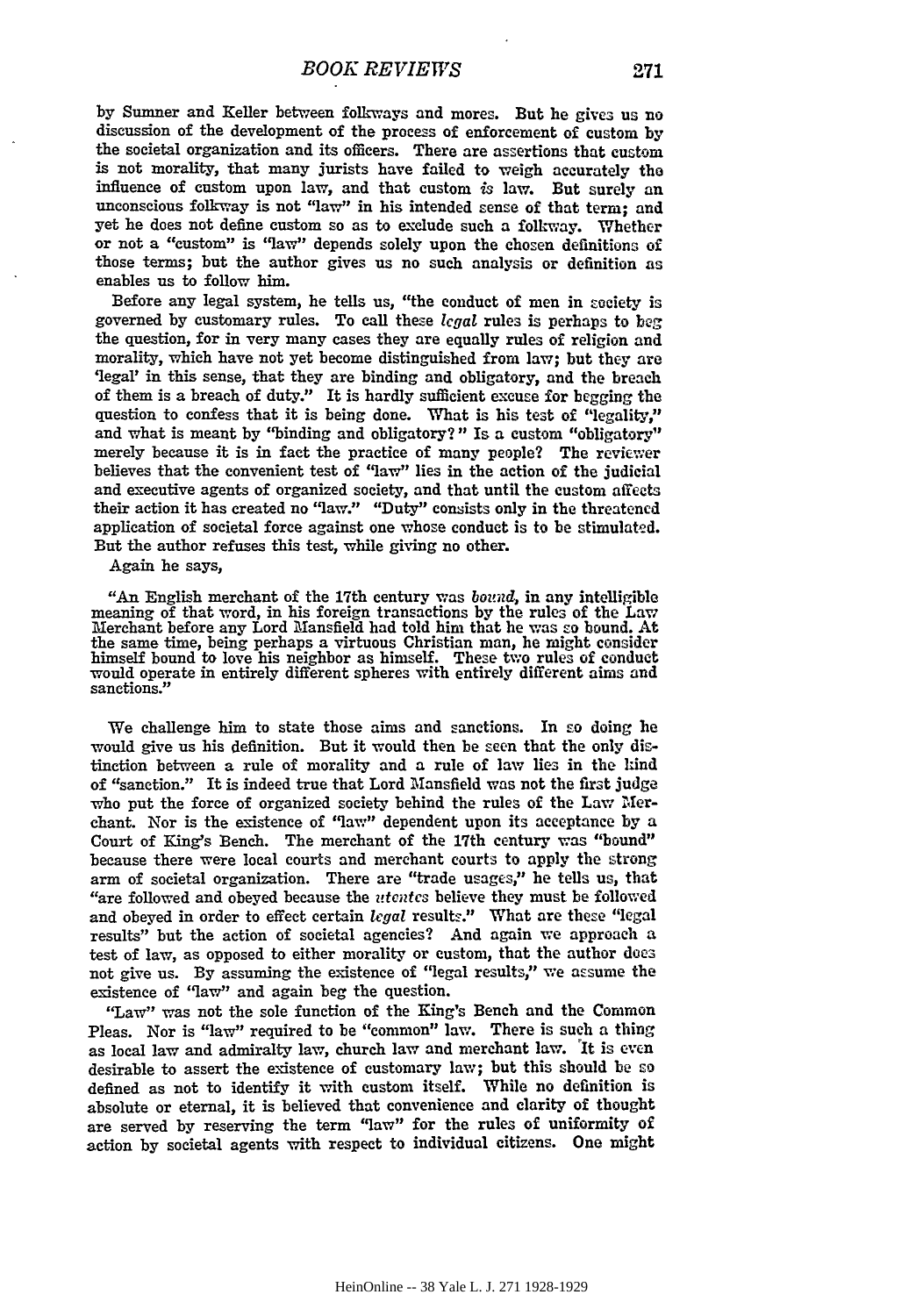say the rules for which there is a societal sanction, except that this might lead one to suppose it to include mob punishment and social ostracism, lead one to suppose it to include mob punishment and social ostracism, which should not be included among legal sanctions. Further, it might also which should not be included among legal sanctions. Further, it might also be understood as restricting *"law"* to societal commands, as Austin and be understood as restricting "law" to societal commands, as Austin and others have done, and as denying the applicability of the term "legal relations" to everything except rights and duties; whereas society constantly gives permissions as well as commands, and creates powers, privileges, and gives permissions as well as commands, and creates powers, privileges, and immunities as well as rights and duties.

With respect to Savigny's theory that the judges are mere representatives immunities as well as rights and duties.With respect to Savigny's theory that the judges are mere representatives of the "Volksgeist," while admitting that the entire British community of the "Volksgeist," while admitting that the entire British community may have convictions as to such a matter as the freedom of the individual, may have convictions as to such a matter as the freedom of the individunl, he strongly asserts that in the details of the law the judge's own will is he strongly asserts that in the details of the law the judge's own will is the determining factor. He says: the determining factor. He says:

"But when a Judge decides a disputed question of property according let us say, to the Rule in Shelley's Case, in what real sense can he be said to be a representative of the people? Can it be pretended that a pious faith in the sanctity of seisin burns in the bosom of the Commonwealth suffusing all its members with a healthy glow? Is the community plunged in gloom when an Act of Parliament incontinently sweeps the rule out of existence? The truth is that the Judge who has played a new variation on the Rule in Shelley's Case is operating in a sphere as remote from 'popular consciousness' as a mathematician who has discovered a new law of Elliptical Functions. The present writer cannot go the whole distance with those who say that the Rule in Shelley's Case has been merely 'made' out-and-out **by** Judges; but its origin is certainly not to **be** found in mass- psychology. Yet it is no less the law of the land than Habeas Corpus, out-and-out by Judges; but its origin is certainly not to be found in mass-<br>psychology. Yet it is no less the law of the land than Habeas Corpus,<br>and may affect a citizen's rights no less. It is impossible to believe, in<br>v *populi* or that the *vax iuri-sconsulti* is the *vax popudi." populi* or that the *'Vox iurisconsulti* is the *'Vox populi."* "But when <sup>a</sup> Judge decides <sup>a</sup> disputed question of property according let us say, to the Rule in Shelley's Case, in what real sense can he be said to be <sup>a</sup> representative of the people? Can it be pretended that <sup>a</sup> pious faith in the sanctity of seisin burns in the bosom of the Commonwealth suffusing all its members with <sup>a</sup> healthy glow? Is the community plunged in gloom when an Act of Parliament incontinently sweeps the rule out of existence? The truth is that the Judge who has played a new variation<br>on the Rule in Shelley's Case is operating in a sphere as remote from<br>'popular consciousness' as a mathematician who has discovered a new law<br>of Elli with those who say that the Rule in Shelley's Case has been merely 'made' view of plain facts, that what is in *gremio iudicis* is necessarily in *gremio* 

While the reviewer sympathizes with the views expressed by the author, he believes that there is no essential difference between the rules of law he believes that there is no essential difference between the rules of law determining thé limits of the "freedom of the individual from unlawful restraint" and the "Rule in Shelley's Case." Neither of the expressions has much meaning, even to a learned jurist, in its generalized form. And has much meaning, even to a learned jurist, in its generalized form. And if the common citizen thinks he has convictions about "freedom of the individual from unlawful restraint" he is merely having feelings about individual from unlawful restraint" he is merely having feelings about the vaguest sort of a generality. A rule prescribing such "freedom" is the the vaguest sort of a generality. A rule prescribing such "freedom" is the veriest kind of begging the question, just as is sie utere two ut alienum non laedas, or where there is a right there is a remedy, or a man has freedom to act as he pleases so long as he does not infringe on the rights of another. No "Volksgeist" that has any definable meaning and no "con-another. No "Volksgeist" that has any definable meaning and no "convictions of the community" determine when a particular restraint is "unlawful" and when the individual has a right to be unrestrained. Doubtless each individual feels a lively conviction against any restraint upon less each individual feels a lively conviction against any restraint upon himself and he will usually express it by saying that he has a divine "right" to be free. But it is not a set of "convictions" such as this that determine the law of freedom and restraint. Just as in *Shelley's Case,* that determine the law of freedom and restraint. Just as in *Shelley's Case,* that law consists in the specific applications **by** judges and executives, in the law consists in the specific applications by judges and executives, in tho permissions of freedom and the enforcements of restraint. permissions of freedom and the enforcements of restraint.

The author says "Law exists in order to be applied." The reviewer would go further and assert that the only "existence" that law has is in Its would go further and assert that the only "existence" that law has is in itsapplicatidns, that law is merely uniformity of application. <sup>A</sup> physical applicatidns, that law is merely uniformity of application. A physical law is merely a statement of uniformity in physical matters. A social law law is merely a statement of uniformity in physical matters. A social law<br>is merely a statement of uniformity in human conduct-to be described as customary, or as folkways and mores, so long as not involving the action customary, or as folkways and mores, so long as not involving the action of a judicial organization, and to **be** described as "The Law" when it is a of a judicial organization, and to be described as "The Law" when it is a statement of the uniformity of judicial conduct. Indeed, at page 80, the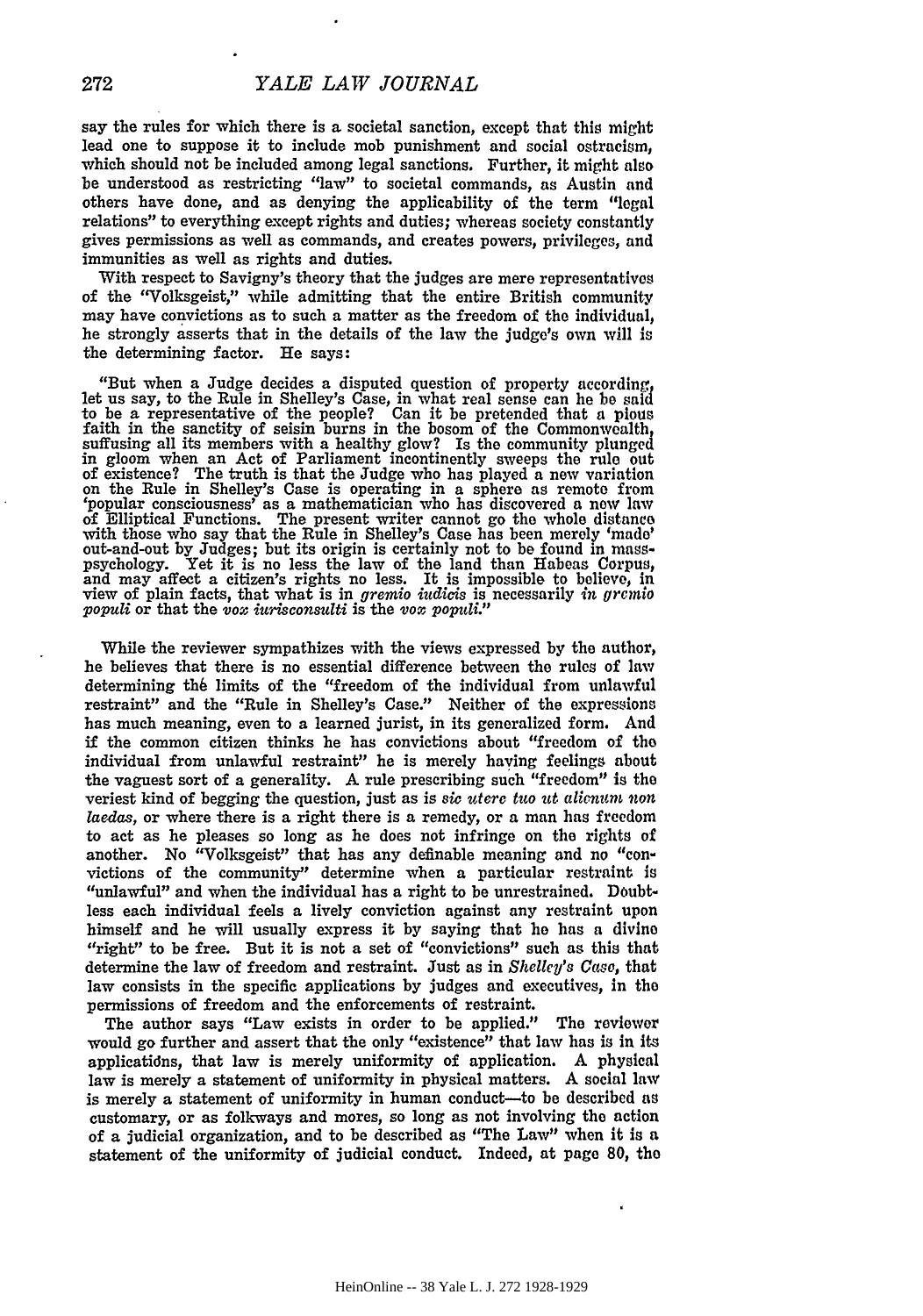author writes: "Mores et consuetudo cannot become law without the intervention of jurisprudence." Human conduct in society is merely that part of the physical world in which there appears to be a greater possibility of variation from uniformity according to the will of individuals; and in of variation from uniformity according to the will of individuals; and in this process of variation or of imitation the choice lies to a much greater degree with the judges than with anyone else. degree with the judges than with anyone else.

The choices made **by** the judges must not be such as to give dissatisfaction The choices made by the judges must not be such as to give dissatisfaction to powerful numbers of individuals. **If** they do give such dissatisfaction, to powerful numbers of individuals. If they do give such dissatisfaction, other judges have always made a different choice. The "erroneous" opinion other judges have always made a different choice. The "erroneous" opinion is "overruled." Herein lies the only basis for asserting the existence of a "Volksgeist." Ideas such as "freedom" enter into the consciousnezs **of** "Volksgeist." Ideas such as "freedom" enter into the consciousness of large numbers of people. Ideas such as the "Rule in Shellcy's Case" enter the consciousness of a smaller number. The detailed and specific action the consciousness of a smaller number. The detailed and specific action of a court in the case of A against B may affect very few indeed. As to the first there will be excited feelings and "convictions," and as to the last there may be next to none. In neither, however, are they universal, and as to all alike the variation is merely in degree and not in kind. The "Volksgeist" is a variable consisting of the feelings and convictions of varying numbers of persons on each matter that excites their attention. Variations in the numbers of people whose attention is excited are of vast impurt, tions in the numbers of people whose attention is excited are of vast importance; and the action of courts will depend in a greater or less degree thereon. In many instances there will be no feeling or conviction other thereon. In many instances there will be no feeling or conviction other than a desire of the lawyers and judges themselves for logical consistency. And in many instances, the community adjusts itself to rules and practices And in many instances, the community adjusts itself to rules and prnctices laid down **by** the jurists antecedent to any other custom. laid down by the jurists antecedent to any other custom.

In his chapter on the Authority and Operation of Precedent, the author In his chapter on the Authority and Operation of Precedent, the author becomes surprisingly timid in his discussion of judge-made law. While becomes surprisingly timid in his discussion of judge-made law. While<br>admitting that in deciding a "case of first impression" the judge "is certainly making a new contribution to our law," he says that in the main certainly making a new contribution to our law," he says that in the main the judge's whole effort is,

"<sup>\*</sup> \* \* to find the law, not to manufacture it. He is always working with materials which exist in the present or the past; his concern is not with the materials which exist in the present or the past; his concern is not with the<br>future effect of the rule he is laying down, but with the application of what he conceives to be an existing rule to a concrete case before him. He cannot, however much he may wish to do so, sweep away what he belicves to be the however much he may wish to do so, sweep away what he believes to be the prevailing rule of law and substitute something else in its place. In this sense, it is no 'childish fiction' to say that he does not and cannot 'mahe' law, and it was not without reason that Lord Esher M.R. said: 'There is in fact no such thing as judge-made law'." prevailing rule of law and substitute something else in its place. In this sense, it is no 'childish fiction' to say that he does not and cannot 'mal.e' law, and it was not without reason that Lord Esher M.R. said: 'There is<br>in fact no such thing as judge-made law'."

This timidity is not shown when he is dealing with the functions and the history of the courts in other parts of the book. How can the foregoing, quoted from page **173,** be reconciled with the following: history of the courts in other parts of the book. How can the forcgoing, quoted from page 173, be reconciled with the following:<br>"It is equally well known to all legal historians nowadays that the 'eustom of the realm' was

"It is equally well known to all legal historians nowadays that the

Courts, not of the people—Gerichtsrecht rather than Volksrecht." (p. S1)<br>"An English statute is not very old before it ceases to be a dry generaliza-<br>tion and is seen through the medium of a number of concrete examples."<br>( **"An** English statute is not very old before it ceases to be a dry generalization and is seen through the medium of a number of concrete examples." **(p. 108)**

"It is no secret that a strong and uniform line of decisions may modify or even completely reverse a rule of legislation, and that far-reaching "It is no secret that a strong and uniform line of decisions may modify<br>or even completely reverse a rule of legislation, and that far-reaching<br>principles may establish themselves quite independently of enactment in that behalf." (p. 120) that behalf." (p. 120)

 $\frac{4z}{z}$  \* \* it (primogeniture) seems to have been established as a general custom of the realm by the deliberate encouragement of the judges." custom of the realm **by** the deliberate encouragement of the judges." **(p. 83)** (p. 83)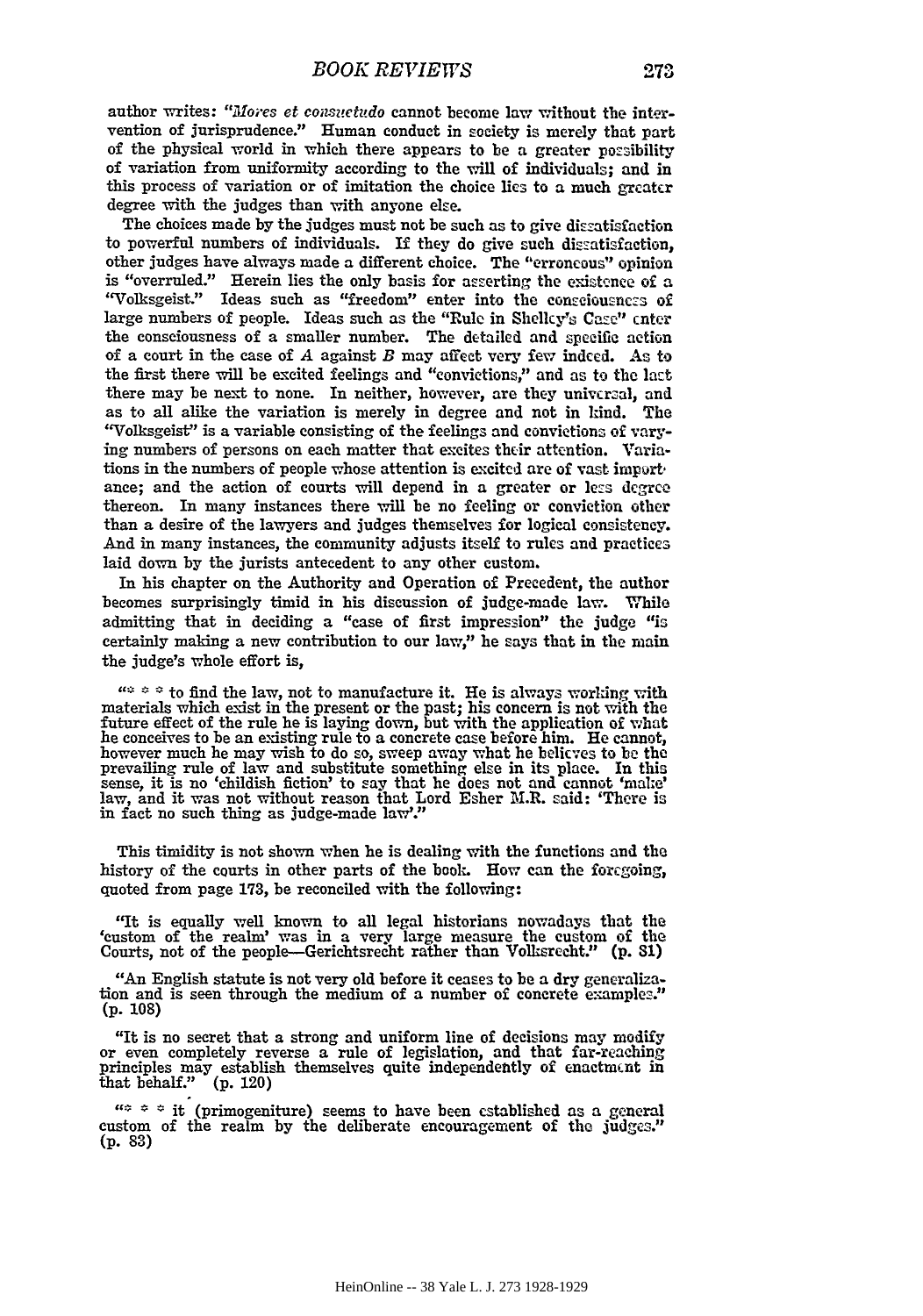"The Statute of Uses itself became a plaything in the hands of convey-"The Statute of Uses itself became a plaything in the hands of conveyancers, energetically seconded **by** the Court of Chancery. The widow could ancers, energetically seconded by the Court of Chancery. The widow could be barred from her Common Law right to dower **by** the ingenious manipula-tion of uses, the express provisions of statutes could **be** nullified **by** the be barred from her Common Law right to dower by the ingenious manipulation of uses, the express provisions of statutes could be nullified by the employment of such devices as bargain and sale and lease and release." (p. **157)** (p. 157)

It is believed by the reviewer that the difference between the legislator and the judge in their processes of "making" law is merely in the mode and rapidity of their procedure. That of the judge is piecemeal, the and rapidity of their procedure. That of the judge is piecemeal, tho generalization that constitutes the rule of law usually being the result of generalization that constitutes the rule of law usually being the result of a series of decisions, occurring perhaps over a long period of time. The legislature can fulminate generalizations without a single precedent and a series of decisions, occurring perhaps over a long period of time. The<br>legislature can fulminate generalizations without a single precedent and<br>in short order by a majority vote, though the effectiveness of this legislation in its application to living facts depends chiefly upon the courts. But tion in its application to living facts depends chiefly upon the courts. But the great body of rules of the common law is the work of the jurists and not of parliaments, as the author himself admits. not of parliaments, as the author himself admits.

"In regard to the substance of English law as a system of jurisprudence -the underlying principles of right and duty-it is the Courts who take "In regard to the substance of English law as a system of jurisprudence —the underlying principles of right and duty—it is the Courts who take the lead. It is comparatively rarely that the legislature interferes in this d

This being so, it is hard to understand why he should say that, This being so, it is hard to understand why he should say that,

"The legislature can 'make' new law in a sense which is quite precluded "The legislature can 'make' new law in a sense which is quite precluded the legislature can make hew law in a sense which is quite precided<br>to the Judge. It legislates where the Judge interprets. By no possible<br>extension of his office can a judge introduce new rules for the compensation<br>of inj of injured employees. . . . The legislature can project into the future a rule of law which has never before existed in England. The Courts can do nothing of the kind."

Did not the courts in the United States make rules for the compensation of Did not the courts in the United States make rules for the compensation of injured employees when they created the fellow servant rule and the assump-injured employees when they created the fellow servant rule and the assumption of risk doctrine? tion of risk doctrine?

It is only confusing to say that the judge is a law-maker "only in a derivative and secondary sense... *In this secondary sense,* but only so the Judge tive and secondary sense •.• *In this secondary sense,* but only so the Judgo does undoubtedly 'make' law. It is not an original act of creation. Every does undoubtedly 'make' law. It is not an original act of creation. Everyact of interpretation shapes something new, in <sup>a</sup> secondary sense." (p. 174) act of interpretation shapes something new, in a secondary sense." (p. 174) The judge's work is that of "creation" in every sense of that term. And The judge's work is that of "creation" in every sense of that term. And when the judge "shapes something new" in the way of law, the present when the judge "shapes something new" in the way of law, the present reviewer cannot admit the existence of any "secondary sense." The only difference lies in the method of the creation. It is true that the judge difference lies in the method of the creation. It is true that the judge applies his rule of law in the very act of making it and a legislature does applies his rule of law in the very act of making it and a legislaturo docs not; but only an incompetent judge fails to concern himself with the future not; but only an incompetent judge fails to concern himself with the future effect of the rule he is laying down. effect of the rule he is laying down.

The present reviewer is not an authority upon M. Duguit's theory of the The present reviewer is not an authority upon M. Duguit's theory of the<br>State and of the "fact of social interdependence;" but he is convinced that the author of the present volume is obsessed by traditional mystical that the author of the present volume is obsessed by traditional mystical notions of "State", "law", "right," and "ethics" of which M. Duguit is notions of "State", "law", "right," and "ethics" of which M. Duguit is happily free. The author fears that the abandonment of such mystical happily free. The author fears that the abandonment of such mystical conceptions will result in a disintegration of society and increasing conflict conceptions will result in a disintegration of society and increasing conflict between groups. This may be true. Men have always had to learn by experi-between groups. This may be true. Men have always had to learn by experience. But the decentralization process, the disintegration of great national ence. But the decentralization process, the disintegration of great national groups into smaller. and conflicting industrial or religious groups, itself groups into smaller. and conflicting industrial or religious groups, itself proves that the mystical conception of a personalized "sovereignty" is noth-proves that the mystical conception of a personalized "sovereignty" is nothing but a fanciful conception. As the smaller groups fight for their existence ing but a fanciful conception. As the smaller groups fight for their existence and for control of the means of existence, some one of them may overpower and for control of the means of existence, some one of them may overpower all the others and compel their subjection. Thus we witness the phenomena all the others and compel their subjection. Thus we witness the phenomena

*274*